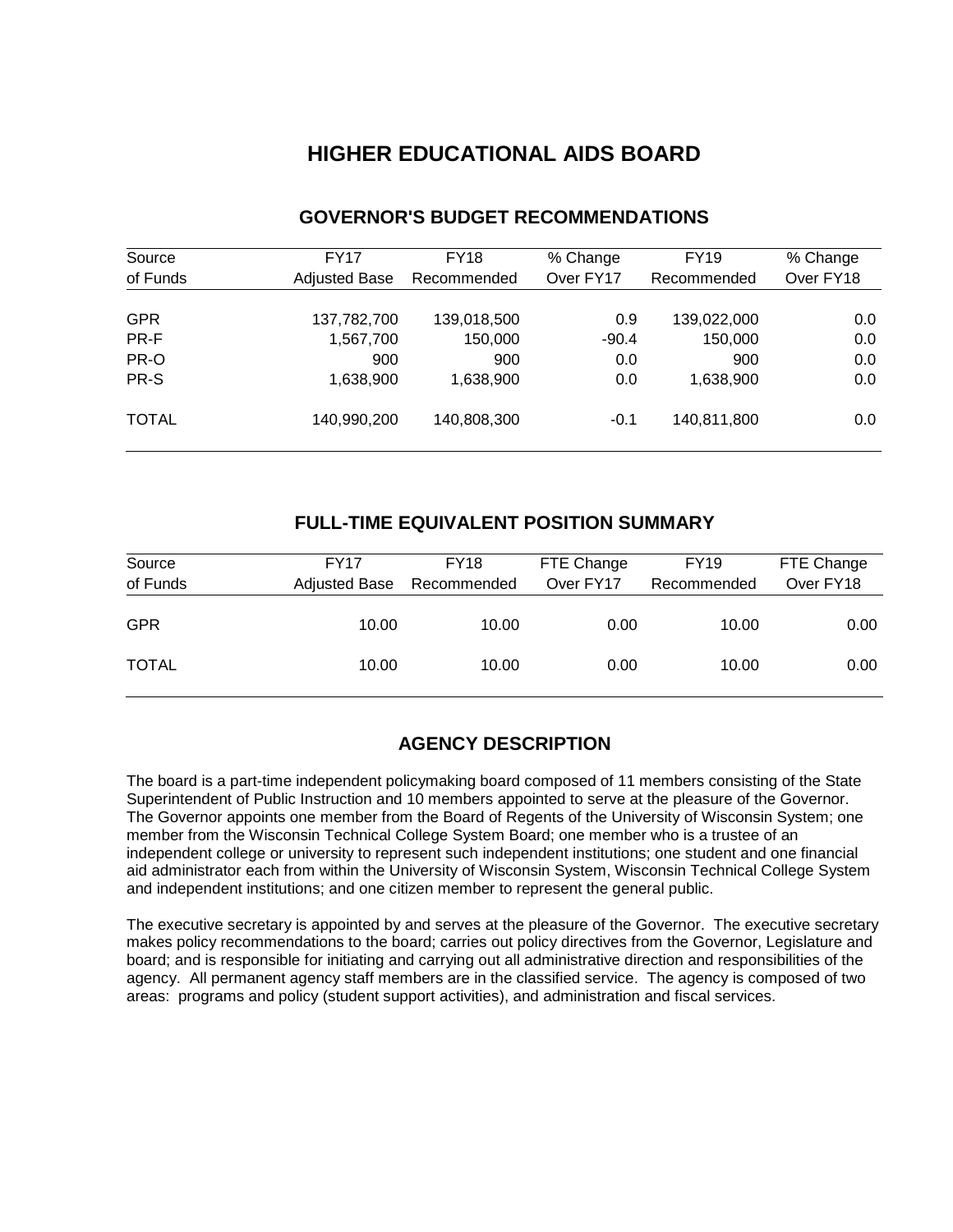#### **Higher Educational Aids Board**

The board administers the state programs of financial aid, including scholarship, grant and loan programs; the Minnesota-Wisconsin reciprocity agreement; a contract for dental education services; and the contracts associated with the Medical College of Wisconsin. The agency's activities are organized into two programs. Program one includes the following subprograms which provide financial support to individuals: Academic Excellence Scholarship, Dental Education Contract (Capitation) Program, Handicapped Student Grant, Indian Student Assistance Grant, Minnesota-Wisconsin Reciprocity Program, Minority Undergraduate Grant, Minority Teacher Loan, Nursing Student Loan, Primary Care and Psychiatrist Shortage Grant, Talent Incentive Program Grant, Teacher Education Loan, Teacher of the Visually Impaired Loan Program, Technical Excellence Higher Education Scholarship, Wisconsin Grant programs, and Wisconsin Covenant Grant. Program two includes the costs of administering the activities grouped under program one along with servicing contracts with the Medical College of Wisconsin and the John R. Justice Grant.

### **MISSION**

The mission of the board is to ensure that all students are provided equal access and diversity in obtaining a higher education and to make certain the funds for each program the board administers are distributed in a fair, equitable and timely manner.

## **PROGRAMS, GOALS, OBJECTIVES AND ACTIVITIES**

Note: Objectives and activities have been revised.

#### **Program 1: Student Support Activities**

Goal: Keep the best and the brightest in the State of Wisconsin.

Objective/Activity: Academic Excellence Scholarships are awarded to Wisconsin high school seniors who have the highest grade point average in each public and private high school throughout the State of Wisconsin. The number of scholarships each high school is eligible for is based on total student enrollment. In order to receive a scholarship, a student must be enrolled on a full-time basis by September 30th of the academic year following the academic year in which he or she was designated a scholar at a participating University of Wisconsin, Wisconsin technical college or independent institution in the state. The value of the scholarship is \$2,250 per year, to be applied towards tuition. Half of the scholarship is funded by the state, while the other half is funded by the institution.

Goal: Increase the number of minority teachers in the State of Wisconsin.

Objective/Activity: The Minority Teacher Loan Program provides loans to Wisconsin resident, minority, undergraduate juniors or seniors who are enrolled at least half-time in programs leading to teacher licensure at independent or University of Wisconsin institutions. Students must be enrolled in programs leading to teacher licensure in a discipline identified as a teacher shortage area for the State of Wisconsin by the U.S. Department of Education and have an overall GPA of 3.0 or higher based on a 4.0 schedule. The maximum award per year is \$10,000 with an overall maximum of \$30,000. According to the statutes, a minority student is defined as a student who is an African American; American Indian; Hispanic; or Southeast Asian from Laos, Cambodia or Vietnam admitted to the United States after December 31, 1975. The student who participates in this program must agree to teach full-time, in an elementary or secondary school in the city of Milwaukee. For each year the student teaches in an elementary or secondary school in the city of Milwaukee, 25 percent of the loan is forgiven. If the student does not teach in an elementary or secondary school in the city of Milwaukee, the loan must be repaid at an interest rate of 5 percent.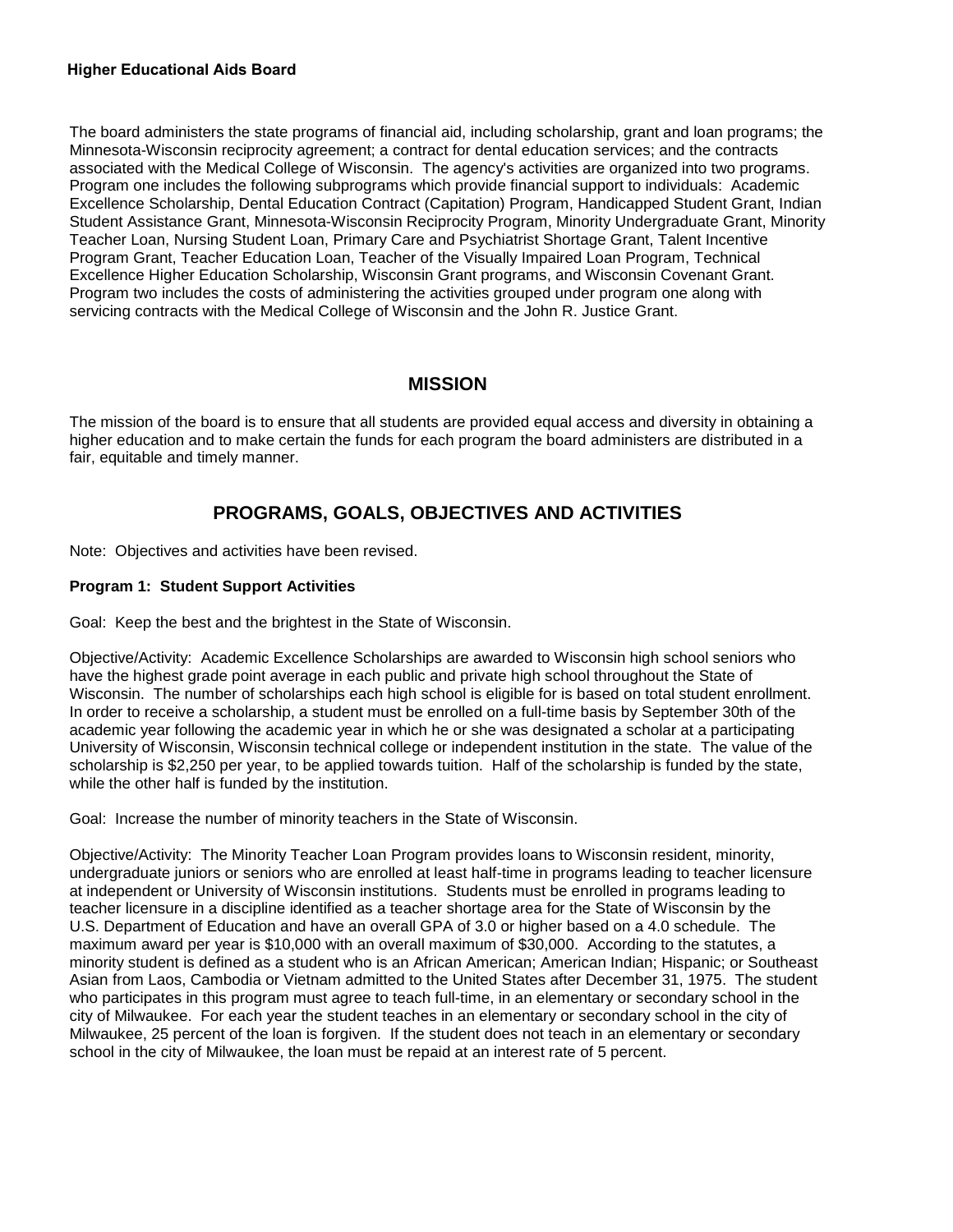# **PERFORMANCE MEASURES**

### **2015 AND 2016 GOALS AND ACTUALS**

| Prog.<br>No. | <b>Performance Measures</b>                                                                           | Goal<br>2015 | <b>Actual</b><br>2015 | Goal<br>2016 | <b>Actual</b><br>2016 |
|--------------|-------------------------------------------------------------------------------------------------------|--------------|-----------------------|--------------|-----------------------|
| 1.           | Percentage of recipients persuaded<br>by scholarship to attend school in<br>Wisconsin.                | 51%          | 50%                   | 51%          | 50%                   |
| 1.           | Percentage of "scholarship recipient<br>graduates" who plan to stay in<br>Wisconsin after graduation. | 57%          | 60%                   | 58%          | 60%                   |
| 1.           | Percentage of recipients in<br>repayment.                                                             | 42%          | 28%                   | 30%          | 38%                   |
| 1.           | Percentage of recipient awards<br>forgiven or expected to be forgiven.                                | 58%          | 72%                   | 70%          | 62%                   |

Note: Based on fiscal year.

### **2017, 2018 AND 2019 GOALS**

| Prog.<br>No. | <b>Performance Measures</b>                                                                           | Goal<br>2017 <sup>1</sup> | Goal<br>2018 | Goal<br>2019 |
|--------------|-------------------------------------------------------------------------------------------------------|---------------------------|--------------|--------------|
| 1.           | Percentage of recipients persuaded<br>by scholarship to attend school in<br>Wisconsin.                | 50%                       | 50%          | 50%          |
| 1.           | Percentage of "scholarship recipient<br>graduates" who plan to stay in<br>Wisconsin after graduation. | 57%                       | 58%          | 60%          |
| 1.           | Percentage of recipients in<br>repayment.                                                             | 40%                       | 40%          | 39%          |
|              | Percentage of recipient awards<br>forgiven or expected to be forgiven.                                | 60%                       | 60%          | 61%          |

Note: Based on fiscal year.

<sup>1</sup>Goals have been revised for 2017.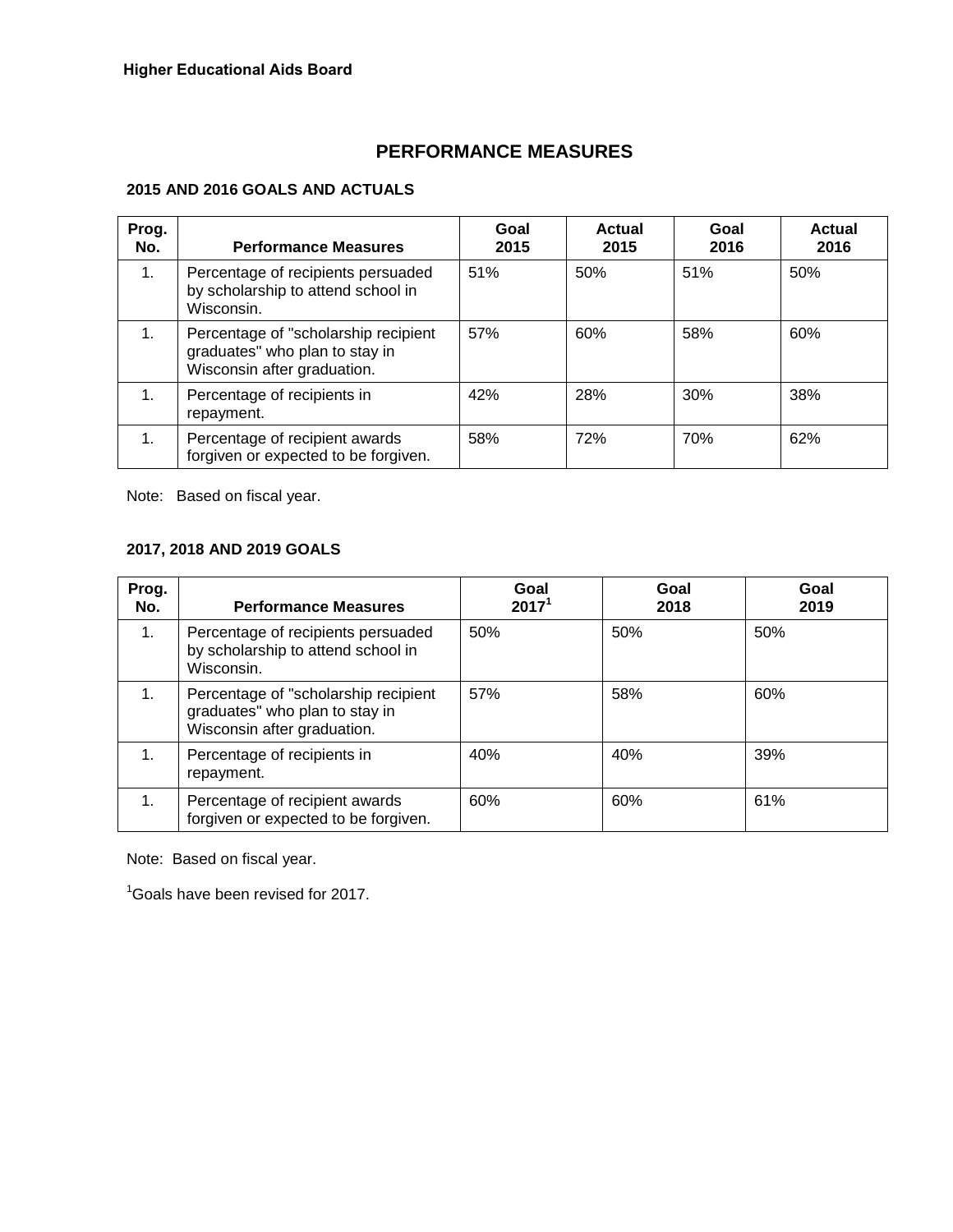# **HIGHER EDUCATIONAL AIDS BOARD**

# **GOVERNOR'S BUDGET RECOMMENDATIONS**

#### **RECOMMENDATIONS**

- 1. Funding for Wisconsin Grants
- 2. Wisconsin Covenant Scholars Grant
- 3. Federal Grants Reestimate
- 4. Standard Budget Adjustments

#### **ITEMS NOT APPROVED**

5. Minority Teacher Loan Program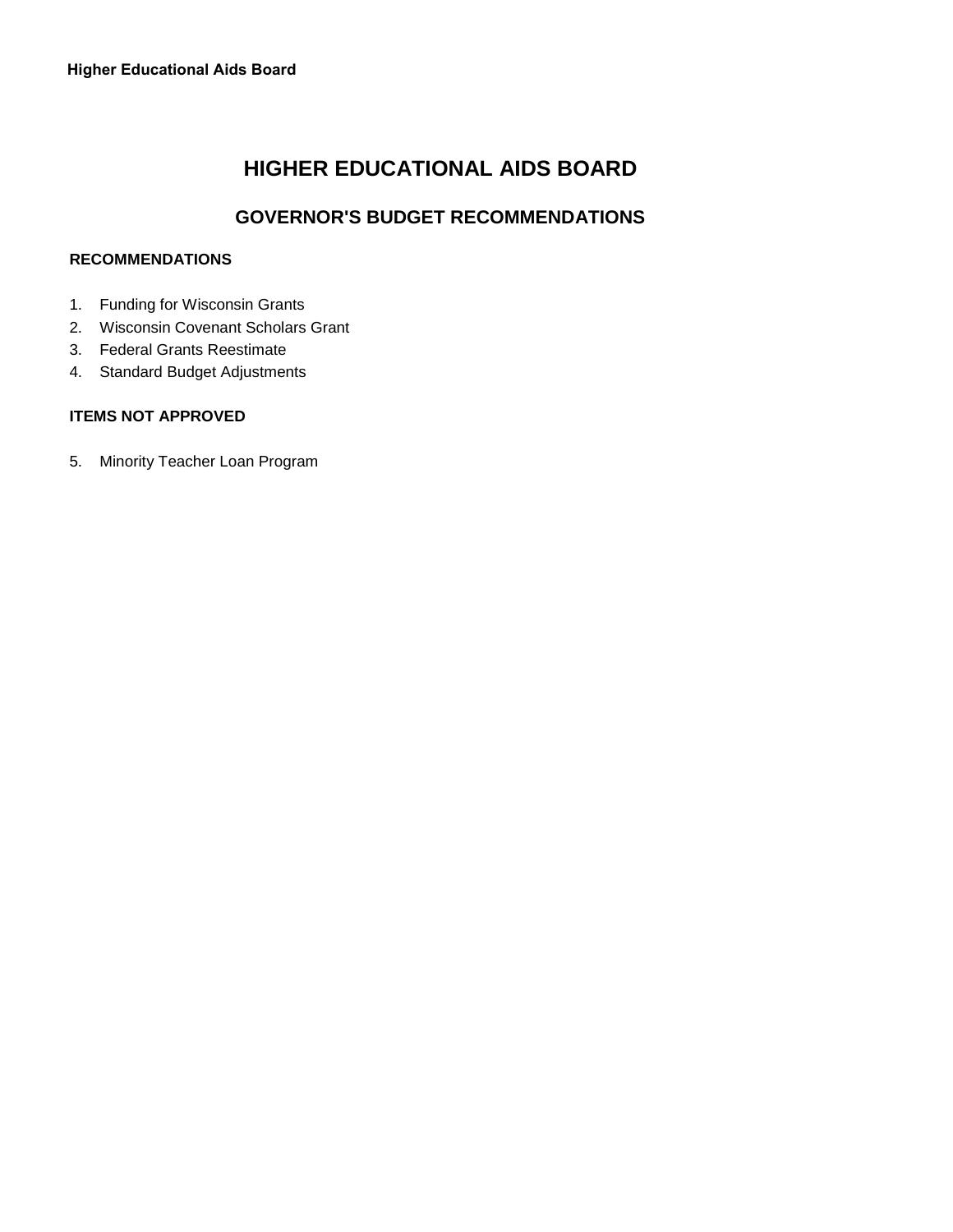|                                | <b>ACTUAL</b> | <b>ADJUSTED</b><br><b>BASE</b> | <b>AGENCY REQUEST</b> |             | <b>GOVERNOR'S</b><br><b>RECOMMENDATION</b> |             |  |
|--------------------------------|---------------|--------------------------------|-----------------------|-------------|--------------------------------------------|-------------|--|
|                                | <b>FY16</b>   | <b>FY17</b>                    | <b>FY18</b>           | <b>FY19</b> | FY18                                       | FY19        |  |
| <b>GENERAL PURPOSE REVENUE</b> | \$135,231.4   | \$137,782.7                    | \$137,786.9           | \$137,790.4 | \$139,018.5                                | \$139,022.0 |  |
| <b>State Operations</b>        | 801.6         | 946.8                          | 951.0                 | 954.5       | 951.0                                      | 954.5       |  |
| Aids to Ind. & Org.            | 134,429.7     | 136,835.9                      | 136,835.9             | 136,835.9   | 138,067.5                                  | 138,067.5   |  |
| FEDERAL REVENUE (1)            | \$1.6         | \$1,567.7                      | \$150.0               | \$150.0     | \$150.0                                    | \$150.0     |  |
| Aids to Ind. & Org.            | 1.6           | 1,567.7                        | 150.0                 | 150.0       | 150.0                                      | 150.0       |  |
| PROGRAM REVENUE (2)            | \$1,540.2     | \$1,639.8                      | \$1,639.8             | \$1,639.8   | \$1,639.8                                  | \$1,639.8   |  |
| Local Assistance               | 405.0         | 405.0                          | 405.0                 | 405.0       | 405.0                                      | 405.0       |  |
| Aids to Ind. & Org.            | 1,135.2       | 1,234.8                        | 1,234.8               | 1,234.8     | 1,234.8                                    | 1,234.8     |  |
| TOTALS - ANNUAL                | \$136,773.1   | \$140,990.2                    | \$139,576.7           | \$139,580.2 | \$140,808.3                                | \$140,811.8 |  |
| <b>State Operations</b>        | 801.6         | 946.8                          | 951.0                 | 954.5       | 951.0                                      | 954.5       |  |
| Local Assistance               | 405.0         | 405.0                          | 405.0                 | 405.0       | 405.0                                      | 405.0       |  |
| Aids to Ind. & Org.            | 135,566.5     | 139,638.4                      | 138,220.7             | 138,220.7   | 139,452.3                                  | 139,452.3   |  |

#### **Table 1 Department Budget Summary by Funding Source (in thousands of dollars)**

(1) Includes Program Revenue-Federal and Segregated Revenue-Federal

(2) Includes Program Revenue-Service and Program Revenue-Other

#### **Table 2 Department Position Summary by Funding Source (in FTE positions) (4)**

|                                | <b>ADJUSTED</b><br><b>BASE</b><br><b>FY17</b> | <b>AGENCY REQUEST</b><br><b>FY18</b> | <b>FY19</b> | GOVERNOR'S<br><b>RECOMMENDATION</b><br><b>FY18</b> | <b>FY19</b> |
|--------------------------------|-----------------------------------------------|--------------------------------------|-------------|----------------------------------------------------|-------------|
| <b>GENERAL PURPOSE REVENUE</b> | 10.00                                         | 10.00                                | 10.00       | 10.00                                              | 10.00       |
| TOTALS - ANNUAL                | 10.00                                         | 10.00                                | 10.00       | 10.00                                              | 10.00       |

(1) Includes Program Revenue-Federal and Segregated Revenue-Federal

(2) Includes Program Revenue-Service and Program Revenue-Other

(4) All positions are State Operations unless otherwise specified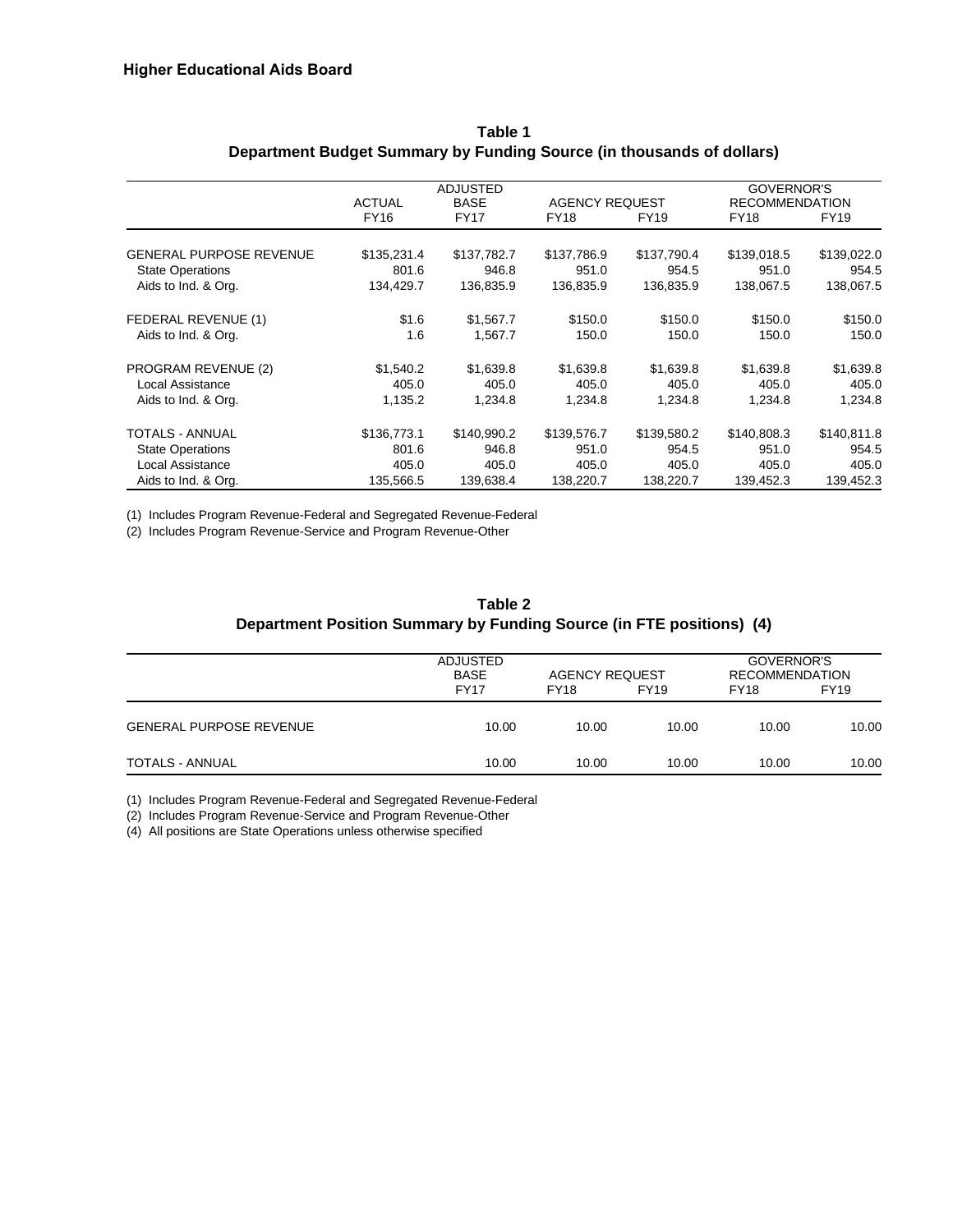|                |                            | <b>ACTUAL</b> | ADJUSTED<br><b>AGENCY REQUEST</b><br><b>BASE</b> |             |             |             |             |
|----------------|----------------------------|---------------|--------------------------------------------------|-------------|-------------|-------------|-------------|
|                |                            | <b>FY16</b>   | <b>FY17</b>                                      | <b>FY18</b> | <b>FY19</b> | <b>FY18</b> | <b>FY19</b> |
| $1_{-}$        | Student support activities | \$135,971.5   | \$140,042.5                                      | \$138,624.8 | \$138,624.8 | \$139,856.4 | \$139,856.4 |
| 2 <sub>1</sub> | Administration             | \$801.6       | \$947.7                                          | \$951.9     | \$955.4     | \$951.9     | \$955.4     |
|                | <b>TOTALS</b>              | \$136,773.1   | \$140.990.2                                      | \$139,576.7 | \$139,580.2 | \$140,808.3 | \$140,811.8 |

### **Table 3 Department Budget Summary by Program (in thousands of dollars)**

### **Table 4 Department Position Summary by Program (in FTE positions) (4)**

|    |                | ADJUSTED<br><b>BASE</b><br><b>FY17</b> | <b>AGENCY REQUEST</b><br><b>FY18</b> | <b>FY19</b> | GOVERNOR'S<br><b>RECOMMENDATION</b><br><b>FY19</b><br><b>FY18</b> |       |
|----|----------------|----------------------------------------|--------------------------------------|-------------|-------------------------------------------------------------------|-------|
| 2. | Administration | 10.00                                  | 10.00                                | 10.00       | 10.00                                                             | 10.00 |
|    | <b>TOTALS</b>  | 10.00                                  | 10.00                                | 10.00       | 10.00                                                             | 10.00 |

(4) All positions are State Operations unless otherwise specified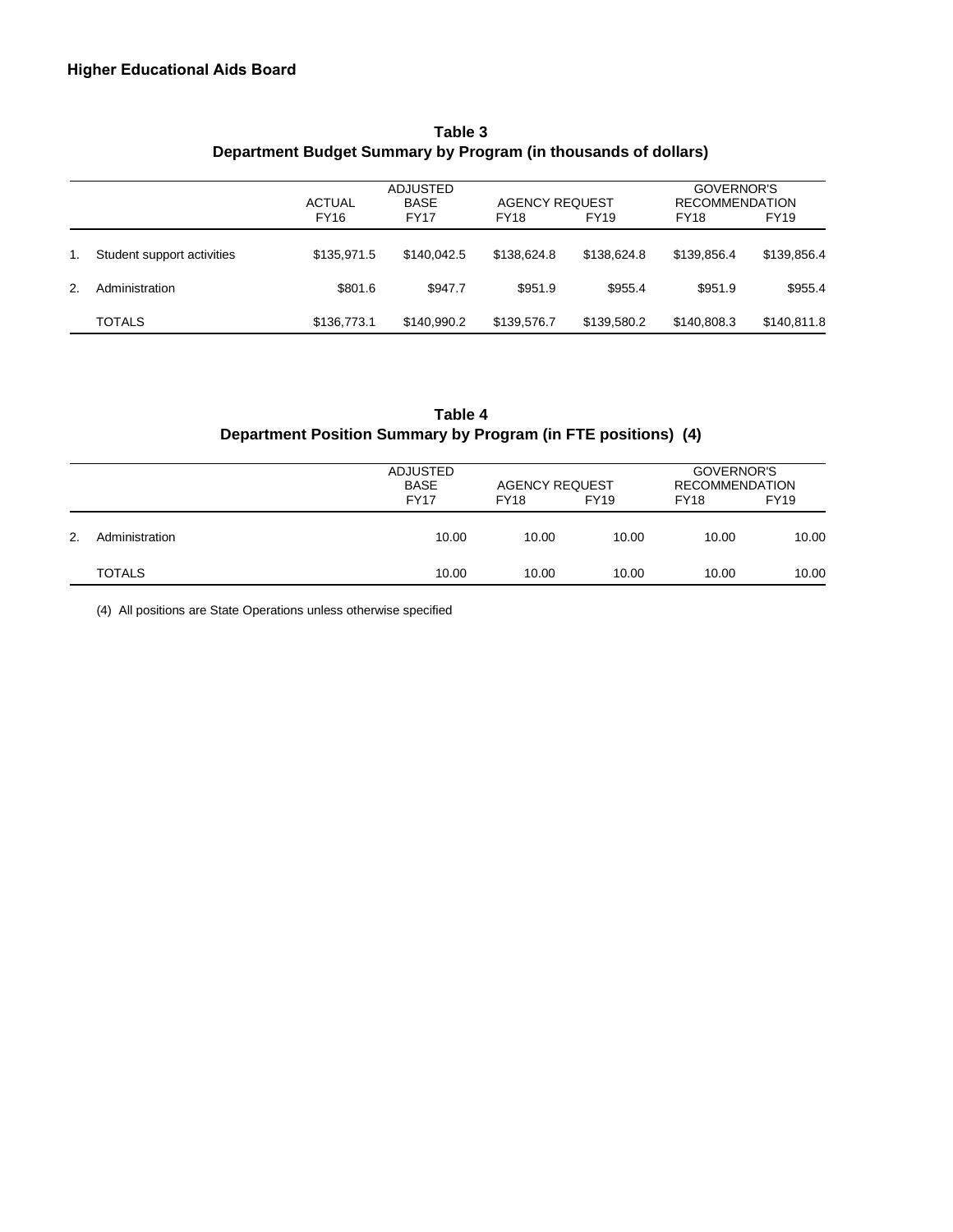|              |                |             | Agency Request   |                | Governor's Recommendations |                  |                |           |                |             |  |
|--------------|----------------|-------------|------------------|----------------|----------------------------|------------------|----------------|-----------|----------------|-------------|--|
| Source       |                | <b>FY18</b> |                  |                | <b>FY19</b>                |                  | <b>FY18</b>    |           |                | <b>FY19</b> |  |
| of Funds     | <b>Dollars</b> |             | <b>Positions</b> | <b>Dollars</b> |                            | <b>Positions</b> | <b>Dollars</b> | Positions | <b>Dollars</b> | Positions   |  |
| <b>GPR</b>   |                | 0           | 0.00             |                | 0                          | 0.00             | 3.837.100      | 0.00      | 6.356.800      | 0.00        |  |
| <b>TOTAL</b> |                | 0           | 0.00             |                | 0                          | 0.00             | 3.837.100      | 0.00      | 6.356.800      | 0.00        |  |

#### **1. Funding for Wisconsin Grants**

The Governor recommends increasing funding for Wisconsin Grants for the University of Wisconsin System (\$2,142,100 in FY18 and \$3,548,700 in FY19), technical college system (\$708,500 in FY18 and \$1,173,800 in FY19), and private, nonprofit college (\$986,500 in FY18 and \$1,634,300 in FY19) students.

#### **2. Wisconsin Covenant Scholars Grant**

|              |                |             | <b>Agency Request</b> |                |   |                  | Governor's Recommendations |                   |                |           |  |
|--------------|----------------|-------------|-----------------------|----------------|---|------------------|----------------------------|-------------------|----------------|-----------|--|
| Source       |                | <b>FY18</b> |                       | FY19           |   | <b>FY18</b>      |                            | <b>FY19</b>       |                |           |  |
| of Funds     | <b>Dollars</b> |             | Positions             | <b>Dollars</b> |   | <b>Positions</b> | <b>Dollars</b>             | Positions         | <b>Dollars</b> | Positions |  |
| <b>GPR</b>   |                | 0           | 0.00                  |                | 0 | 0.00             | $-2,605,500$               | 0.00 <sub>1</sub> | -5,125,200     | 0.00      |  |
| <b>TOTAL</b> |                | 0           | 0.00                  |                | 0 | 0.00             | $-2,605,500$               | 0.00              | -5,125,200     | 0.00      |  |

The Governor recommends reducing funding for grants to qualified Wisconsin Covenant Scholars based on participation estimates.

#### **3. Federal Grants Reestimate**

|              |                | <b>Agency Request</b> |                   |                  | Governor's Recommendations |                   |                   |             |  |
|--------------|----------------|-----------------------|-------------------|------------------|----------------------------|-------------------|-------------------|-------------|--|
| Source       | <b>FY18</b>    |                       | <b>FY19</b>       |                  | <b>FY18</b>                |                   |                   | <b>FY19</b> |  |
| of Funds     | <b>Dollars</b> | <b>Positions</b>      | <b>Dollars</b>    | <b>Positions</b> | <b>Dollars</b>             | <b>Positions</b>  | <b>Dollars</b>    | Positions   |  |
| PR-F         | $-1.417.700$   |                       | $0.00 -1,417,700$ | 0.00             | -1.417.700                 |                   | $0.00 -1,417,700$ | 0.00        |  |
| <b>TOTAL</b> | $-1.417.700$   | 0.00                  | -1.417.700        | 0.00             | $-1.417.700$               | 0.00 <sub>1</sub> | $-1.417.700$      | 0.00        |  |

The Governor recommends adjusting the board's expenditure authority based on reestimates of federal program revenues.